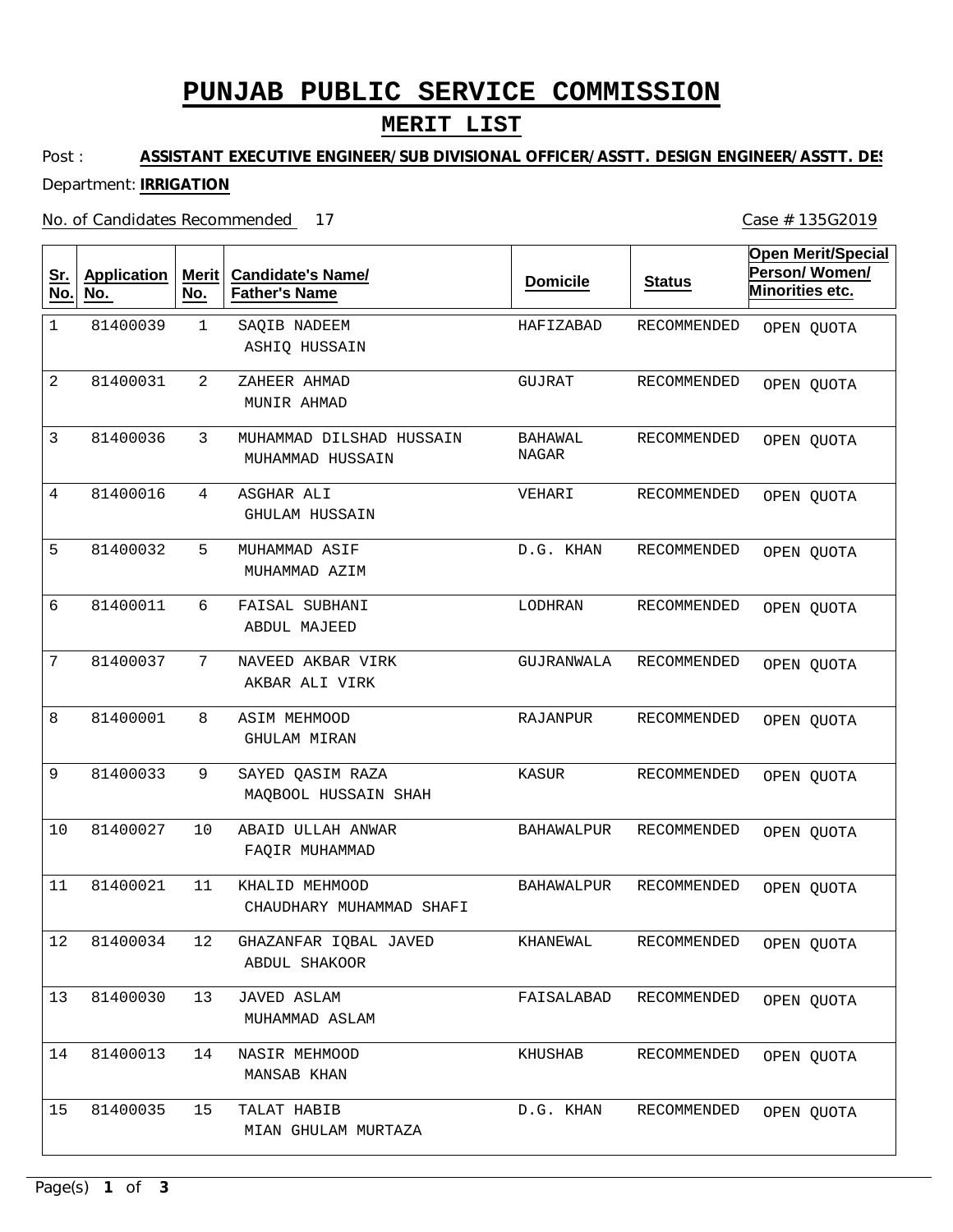## **PUNJAB PUBLIC SERVICE COMMISSION**

## **MERIT LIST**

#### Post : Department: **IRRIGATION ASSISTANT EXECUTIVE ENGINEER/SUB DIVISIONAL OFFICER/ASSTT. DESIGN ENGINEER/ASSTT. DES**

No. of Candidates Recommended

Case # 135G2019

| <u>่ Sr.</u><br>No. | <b>Application</b><br>No. | No. | Merit   Candidate's Name/<br><b>Father's Name</b> | <b>Domicile</b>   | <b>Status</b> | <b>Open Merit/Special</b><br>Person/Women/<br>Minorities etc. |
|---------------------|---------------------------|-----|---------------------------------------------------|-------------------|---------------|---------------------------------------------------------------|
| 16                  | 81400045                  | 16  | MUNAWAR UL ISLAM CH<br>CH.MUHAMMAD KHALIL         | R.Y. KHAN         | RECOMMENDED   | OPEN OUOTA                                                    |
| 17                  | 81400025                  | 17  | MUHAMMAD ZAFAR IOBAL<br>SHAH MUHAMMAD             | <b>BAHAWALPUR</b> | RECOMMENDED   | OPEN OUOTA                                                    |

### **Following Candidate(s) Could Not Come In the Orbit of Selection**

| 1  | 81400024 | 18 | FAROOQ AHMAD<br>NAZIR AHMAD ZAUQ                       | JHANG                     |  | NOT RECOMMENDED         |  |  |
|----|----------|----|--------------------------------------------------------|---------------------------|--|-------------------------|--|--|
| 2  | 81400007 | 19 | MOAZZAM HUSSAIN SHAH<br>SYED MUKHTAR HUSSAIN           | D.G. KHAN NOT RECOMMENDED |  |                         |  |  |
| 3  | 81400005 | 20 | MUHAMMAD ADNAN<br>MUHAMMAD SALEEM                      | RAJANPUR                  |  | NOT RECOMMENDED         |  |  |
| 4  | 81400012 | 21 | JAHANZEB<br>MANZUR YOUSAF                              | MULTAN                    |  | NOT RECOMMENDED         |  |  |
| 5  | 81400004 | 22 | MUHAMMAD SAJID<br><b>BASHIR AHMAD</b>                  | MULTAN                    |  | NOT RECOMMENDED         |  |  |
| 6  | 81400019 | 23 | AZHAR AHMED KHAN<br>ASGHAR AHMAD                       | SARGODHA                  |  | NOT RECOMMENDED         |  |  |
| 7  | 81400028 | 24 | MUHAMMAD ARSHAD<br>MUHAMMAD HABIB                      | MULTAN                    |  | NOT RECOMMENDED         |  |  |
| 8  | 81400017 | 25 | MUHAMMAD ASHRAF<br>KHUDA BAKHASH                       |                           |  | SIALKOT NOT RECOMMENDED |  |  |
| 9  | 81400002 | 26 | SYED HASSAN ABBAS BUKHARI<br>SYED GHULAM ABBAS BUKHARI | MULTAN                    |  | NOT RECOMMENDED         |  |  |
| 10 | 81400026 | 27 | SHAHZAD UMAR<br>UMAR HAYAT SHAHID                      |                           |  | KASUR NOT RECOMMENDED   |  |  |